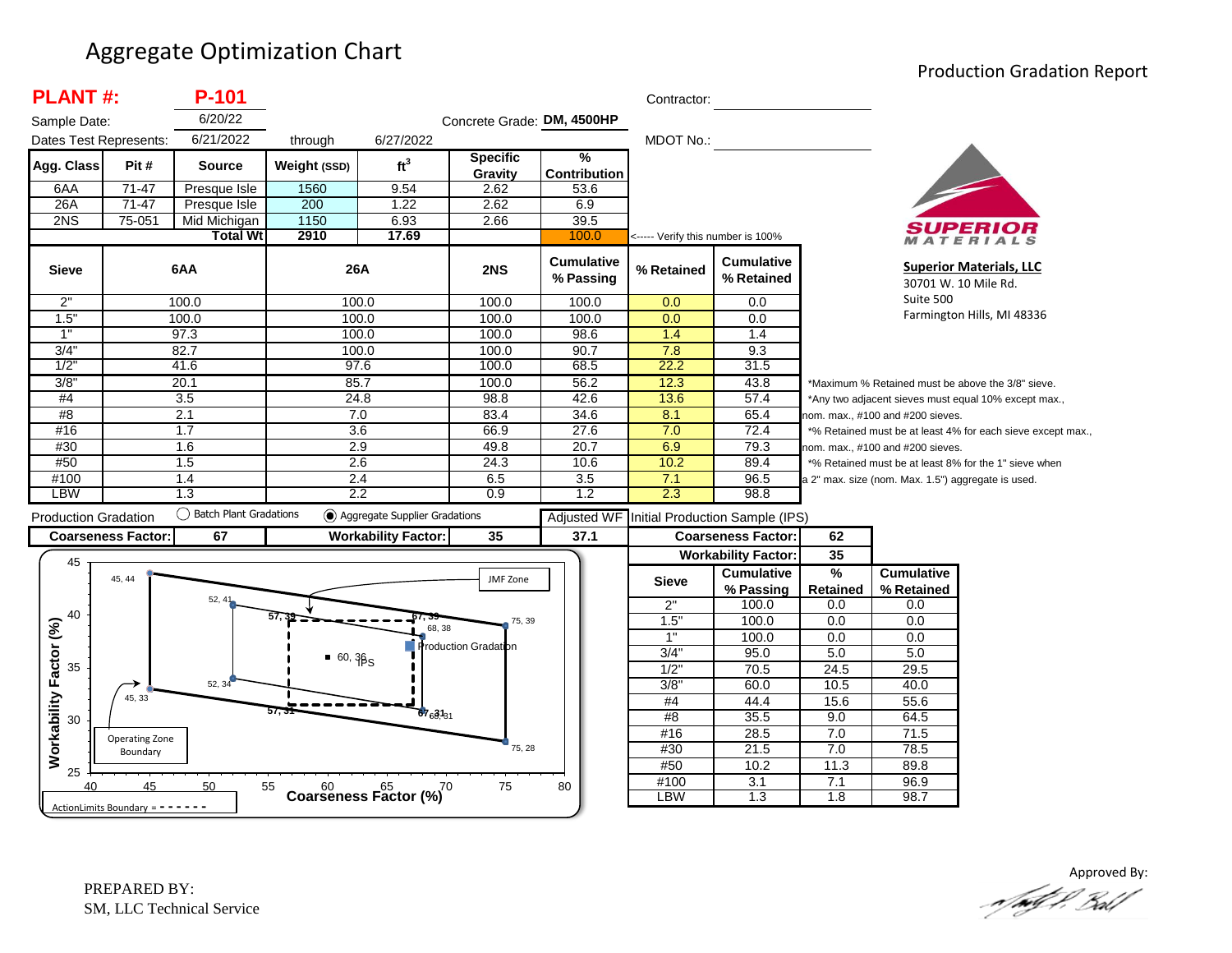| <b>PLANT#:</b>              |                           | $P-102$                   |                                            |                               |                            |                                | Contractor:                       |                                 |                                                             |                                                    |                                                       |
|-----------------------------|---------------------------|---------------------------|--------------------------------------------|-------------------------------|----------------------------|--------------------------------|-----------------------------------|---------------------------------|-------------------------------------------------------------|----------------------------------------------------|-------------------------------------------------------|
| Sample Date:                |                           | 6/20/22                   |                                            |                               | Concrete Grade: DM, 4500HP |                                |                                   |                                 |                                                             |                                                    |                                                       |
| Dates Test Represents:      |                           | 6/21/2022                 | through                                    | 6/27/2022                     |                            |                                | MDOT No.:                         |                                 |                                                             |                                                    |                                                       |
| Agg. Class                  | Pit#                      | <b>Source</b>             | Weight (SSD)                               | ft <sup>3</sup>               | <b>Specific</b><br>Gravity | $\frac{9}{6}$<br>Contribution  |                                   |                                 |                                                             |                                                    |                                                       |
| 6AA                         | 58-003                    | Stoneco                   | 1600                                       | 9.53                          | 2.69                       | 54.2                           |                                   |                                 |                                                             |                                                    |                                                       |
| 26A                         | 58-003                    | Stoneco                   | 200                                        | 1.19                          | 2.69                       | 6.8                            |                                   |                                 |                                                             |                                                    |                                                       |
| 2NS                         | 81-019                    | Pleasant Lake             | 1150                                       | 6.95                          | 2.65                       | 39.0                           |                                   |                                 |                                                             |                                                    |                                                       |
|                             |                           | <b>Total Wt</b>           | 2950                                       | 17.68                         |                            | 100.0                          | <----- Verify this number is 100% |                                 |                                                             |                                                    | ATERIALS                                              |
| <b>Sieve</b>                |                           | 6AA                       | 26A                                        |                               | 2NS                        | <b>Cumulative</b><br>% Passing | % Retained                        | <b>Cumulative</b><br>% Retained |                                                             | 30701 W. 10 Mile Rd.                               | <b>Superior Materials, LLC</b>                        |
| 2"                          |                           | 100.0                     | 100.0                                      |                               | 100.0                      | 100.0                          | 0.0                               | 0.0                             |                                                             | Suite 500                                          |                                                       |
| 1.5"                        |                           | 100.0                     | 100.0                                      |                               | 100.0                      | 100.0                          | 0.0                               | 0.0                             |                                                             |                                                    | Farmington Hills, MI 48336                            |
| 1"                          |                           | 100.0                     | 100.0                                      |                               | 100.0                      | 100.0                          | 0.0                               | 0.0                             |                                                             |                                                    |                                                       |
| 3/4"                        |                           | 80.7                      | 100.0                                      |                               | 100.0                      | 89.5                           | 10.5                              | 10.5                            |                                                             |                                                    |                                                       |
| 1/2                         |                           | 47.5                      | 99.6                                       |                               | 100.0                      | 71.5                           | 18.0                              | 28.5                            |                                                             |                                                    |                                                       |
| 3/8                         |                           | 28.1                      | 75.8                                       |                               | 100.0                      | 59.4                           | 12.1                              | 40.6                            |                                                             |                                                    | *Maximum % Retained must be above the 3/8" sieve.     |
| #4                          |                           | 5.1                       | 13.4                                       |                               | 99.4                       | 42.4                           | 16.9                              | 57.6                            |                                                             |                                                    | *Any two adjacent sieves must equal 10% except max.,  |
| #8                          |                           | 1.8                       | 4.6                                        |                               | 81.4                       | 33.0                           | 9.4                               | 67.0                            |                                                             | nom. max., #100 and #200 sieves.                   |                                                       |
| #16                         |                           | 1.3                       | 2.9                                        |                               | 63.2                       | 25.5                           | 7.5                               | 74.5                            | *% Retained must be at least 4% for each sieve except max., |                                                    |                                                       |
| #30                         |                           | 1.0                       | 2.5                                        |                               | 45.3                       | 18.4                           | 7.2                               | 81.6                            | nom. max., #100 and #200 sieves.                            |                                                    |                                                       |
| #50                         |                           | 1.0                       | 2.2                                        |                               | 22.7                       | 9.5                            | 8.8                               | 90.5                            |                                                             |                                                    | *% Retained must be at least 8% for the 1" sieve when |
| #100                        |                           | 0.9                       | 2.0                                        |                               | 7.3                        | 3.5                            | 6.1                               | 96.5                            |                                                             | a 2" max. size (nom. Max. 1.5") aggregate is used. |                                                       |
| <b>LBW</b>                  |                           | 0.8                       | 1.8                                        |                               | 1.4                        | 1.1                            | 2.4                               | 98.9                            |                                                             |                                                    |                                                       |
| <b>Production Gradation</b> |                           | () Batch Plant Gradations |                                            | Aggregate Supplier Gradations |                            | <b>Adjusted WF</b>             |                                   | Intial Production Sample (IPS)  |                                                             |                                                    |                                                       |
|                             | <b>Coarseness Factor:</b> | 61                        |                                            | <b>Workability Factor:</b>    | 33                         | 35.5                           |                                   | <b>Coarseness Factor:</b>       | 61                                                          |                                                    |                                                       |
|                             |                           |                           |                                            |                               |                            |                                |                                   | <b>Workability Factor:</b>      | 36                                                          |                                                    |                                                       |
| 45                          | 45, 44                    |                           |                                            |                               | <b>JMF Zone</b>            |                                | <b>Sieve</b>                      | <b>Cumulative</b>               | %                                                           | <b>Cumulative</b>                                  |                                                       |
|                             |                           |                           |                                            |                               |                            |                                |                                   | % Passing                       | <b>Retained</b>                                             | % Retained                                         |                                                       |
| 40                          |                           | 52.41                     |                                            |                               |                            |                                | 2"                                | 100.0                           | 0.0                                                         | 0.0                                                |                                                       |
|                             |                           |                           |                                            |                               | 75, 39                     |                                | 1.5"                              | 100.0                           | 0.0                                                         | 0.0                                                |                                                       |
|                             |                           |                           |                                            | 68, 38                        |                            |                                | 1"                                | 99.3                            | 0.7                                                         | 0.7                                                |                                                       |
|                             |                           |                           |                                            |                               |                            |                                | 3/4"                              | 89.2                            | 10.1                                                        | 10.8                                               |                                                       |
| 35                          |                           |                           |                                            | <b>B</b> Beuction Gradation   |                            |                                | 1/2                               | 70.7                            | 18.5                                                        | 29.3                                               |                                                       |
|                             |                           | 52, 34                    |                                            |                               |                            |                                | 3/8                               | 60.7                            | 10.0                                                        | 39.3                                               |                                                       |
|                             | 45, 33                    |                           |                                            |                               |                            |                                | #4                                | 44.4                            | 16.3                                                        | 55.6                                               |                                                       |
| 30                          |                           | 56. 32                    |                                            | $67,38$ <sub>8, 31</sub>      |                            |                                | #8                                | 35.9                            | 8.5                                                         | 64.1                                               |                                                       |
|                             | Operating Zone            |                           |                                            |                               |                            |                                | #16                               | 27.3                            | 8.6                                                         | 72.7                                               |                                                       |
|                             | Boundary                  |                           |                                            |                               | 75, 28                     |                                | #30                               | 19.1                            | 8.2                                                         | 80.9                                               |                                                       |
| Workability Factor (%)      |                           |                           |                                            |                               |                            |                                | #50                               | 7.4                             | 11.7                                                        | 92.6                                               |                                                       |
| 25<br>40                    | 45                        | 50<br>55                  | $60$ $65$ $(%)$<br>Coarseness Factor $(%)$ |                               | 75                         | 80                             | #100<br>LBW                       | $\overline{1.9}$<br>0.7         | 5.6<br>1.2                                                  | 98.1<br>99.3                                       |                                                       |

Approved By: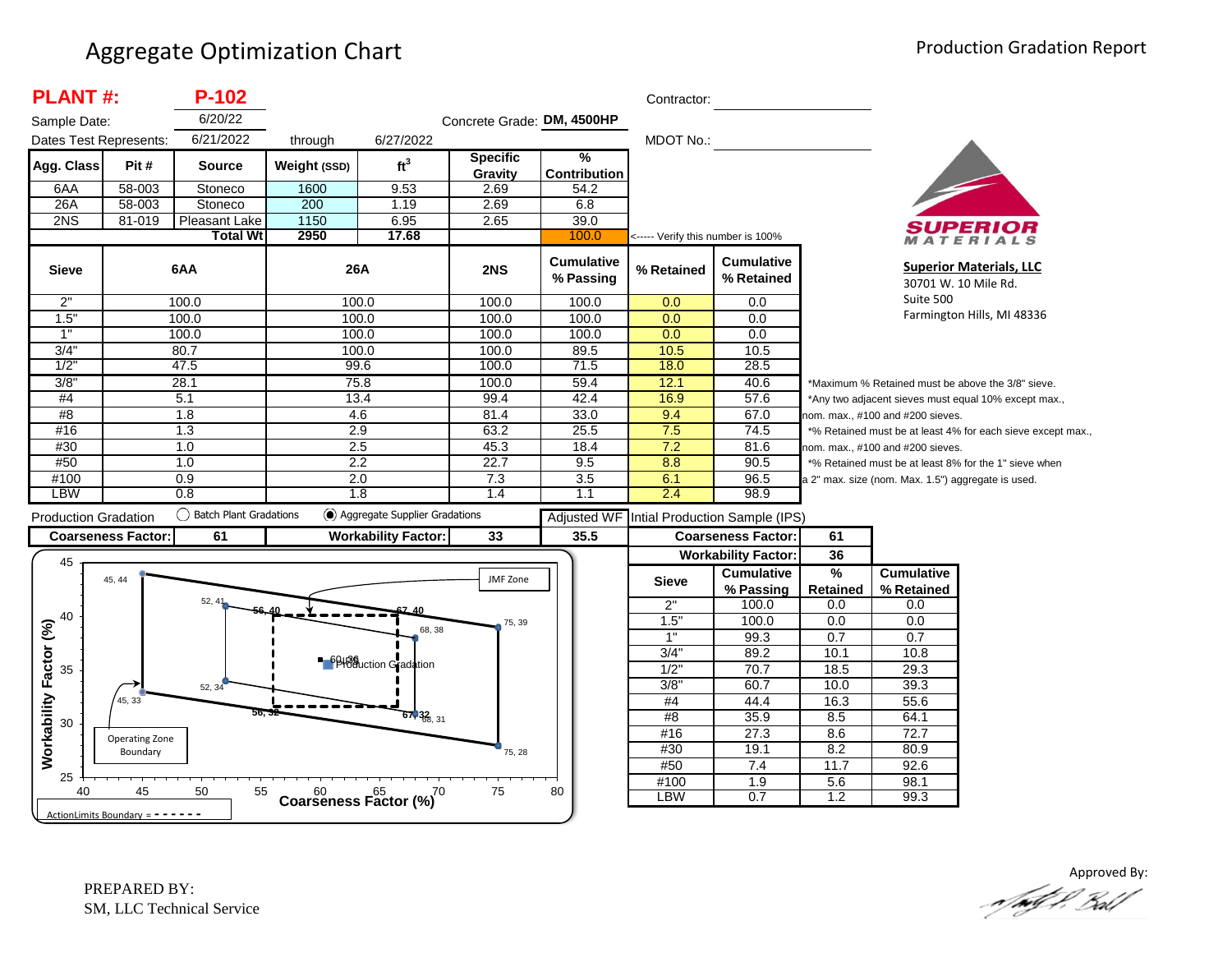| <b>PLANT#:</b>               |                                     | P-103                     |              |                                                      |                            |                                      | Contractor:                       |                                 |                                                      |                                                    |                                                             |
|------------------------------|-------------------------------------|---------------------------|--------------|------------------------------------------------------|----------------------------|--------------------------------------|-----------------------------------|---------------------------------|------------------------------------------------------|----------------------------------------------------|-------------------------------------------------------------|
| Sample Date:                 |                                     | 6/20/22                   |              |                                                      | Concrete Grade: DM, 4500HP |                                      |                                   |                                 |                                                      |                                                    |                                                             |
| Dates Test Represents:       |                                     | 6/21/2022                 | through      | 6/27/2022                                            |                            |                                      | MDOT No.:                         |                                 |                                                      |                                                    |                                                             |
| Agg. Class                   | Pit#                                | <b>Source</b>             | Weight (SSD) | ft <sup>3</sup>                                      | <b>Specific</b><br>Gravity | $\frac{9}{6}$<br><b>Contribution</b> |                                   |                                 |                                                      |                                                    |                                                             |
| 6AA                          | 58-003                              | Stoneco                   | 1600         | 9.53                                                 | 2.69                       | 54.2                                 |                                   |                                 |                                                      |                                                    |                                                             |
| 26A                          | 58-003                              | Stoneco                   | 200          | 1.19                                                 | 2.69                       | 6.8                                  |                                   |                                 |                                                      |                                                    |                                                             |
| 2NS                          | 81-019                              | Pleasant Lake             | 1150         | 6.95                                                 | 2.65                       | 39.0                                 |                                   |                                 |                                                      |                                                    |                                                             |
|                              |                                     | <b>Total Wt</b>           | 2950         | 17.68                                                |                            | 100.0                                | <----- Verify this number is 100% |                                 |                                                      |                                                    | MATERIALS                                                   |
| <b>Sieve</b>                 |                                     | 6AA                       | 26A          |                                                      | 2NS                        | <b>Cumulative</b><br>% Passing       | % Retained                        | <b>Cumulative</b><br>% Retained |                                                      |                                                    | <b>Superior Materials, LLC</b><br>30701 W. 10 Mile Rd.      |
| 2"                           |                                     | 100.0                     |              | 100.0                                                | 100.0                      | 100.0                                | 0.0                               | 0.0                             |                                                      | Suite 500                                          |                                                             |
| 1.5"                         |                                     | 100.0                     | 100.0        |                                                      | 100.0                      | 100.0                                | 0.0                               | 0.0                             |                                                      |                                                    | Farmington Hills, MI 48336                                  |
| 1"                           |                                     | 100.0                     | 100.0        |                                                      | 100.0                      | 100.0                                | 0.0                               | 0.0                             |                                                      |                                                    |                                                             |
| 3/4"                         |                                     | 80.7                      | 100.0        |                                                      | 100.0                      | 89.5                                 | 10.5                              | 10.5                            |                                                      |                                                    |                                                             |
| 1/2                          |                                     | 47.5                      | 99.6         |                                                      | 100.0                      | 71.5                                 | 18.0                              | 28.5                            |                                                      |                                                    |                                                             |
| 3/8"                         |                                     | 28.1                      | 75.8         |                                                      | 100.0                      | 59.4                                 | 12.1                              | 40.6                            |                                                      | *Maximum % Retained must be above the 3/8" sieve.  |                                                             |
| #4                           | 5.1                                 |                           |              | 13.4                                                 | 99.4                       | 42.4                                 | 16.9                              | 57.6                            | *Any two adjacent sieves must equal 10% except max., |                                                    |                                                             |
| #8                           |                                     | $\overline{1.8}$          | 4.6          |                                                      | 81.4                       | 33.0                                 | 9.4                               | 67.0                            | nom. max., #100 and #200 sieves.                     |                                                    |                                                             |
| #16                          |                                     | 1.3                       | 2.9          |                                                      | 63.2                       | 25.5                                 | 7.5                               | 74.5                            |                                                      |                                                    | *% Retained must be at least 4% for each sieve except max., |
| #30                          |                                     | 1.0                       | 2.5          |                                                      | 45.3                       | 18.4                                 | 7.2                               | 81.6                            |                                                      | nom. max., #100 and #200 sieves.                   |                                                             |
| #50                          |                                     | 1.0                       |              | 2.2                                                  | 22.7                       | 9.5                                  | 8.8                               | 90.5                            |                                                      |                                                    | *% Retained must be at least 8% for the 1" sieve when       |
| #100                         |                                     | 0.9                       | 2.0          |                                                      | 7.3                        | 3.5                                  | 6.1                               | 96.5                            |                                                      | a 2" max. size (nom. Max. 1.5") aggregate is used. |                                                             |
| <b>LBW</b>                   |                                     | 0.8                       |              | 1.8                                                  | 1.4                        | 1.1                                  | 2.4                               | 98.9                            |                                                      |                                                    |                                                             |
| <b>Production Gradation</b>  |                                     | () Batch Plant Gradations |              | Aggregate Supplier Gradations                        |                            | <b>Adjusted WF</b>                   |                                   | Intial Production Sample (IPS)  |                                                      |                                                    |                                                             |
|                              | <b>Coarseness Factor:</b>           | 61                        |              | <b>Workability Factor:</b>                           | 33                         | 35.5                                 |                                   | <b>Coarseness Factor:</b>       | 61                                                   |                                                    |                                                             |
|                              |                                     |                           |              |                                                      |                            |                                      |                                   | <b>Workability Factor:</b>      | 36                                                   |                                                    |                                                             |
| 45                           |                                     |                           |              |                                                      |                            |                                      |                                   | <b>Cumulative</b>               | $\frac{9}{6}$                                        | <b>Cumulative</b>                                  |                                                             |
|                              | 45, 44                              |                           |              |                                                      | JMF Zone                   |                                      | <b>Sieve</b>                      | % Passing                       | Retained                                             | % Retained                                         |                                                             |
|                              |                                     | 52.41                     |              |                                                      |                            |                                      | 2"                                | 100.0                           | 0.0                                                  | 0.0                                                |                                                             |
| 40                           |                                     |                           |              |                                                      | 75, 39                     |                                      | 1.5"                              | 100.0                           | 0.0                                                  | 0.0                                                |                                                             |
|                              |                                     |                           |              | 68, 38                                               |                            |                                      | 1"                                | 99.3                            | 0.7                                                  | 0.7                                                |                                                             |
|                              |                                     |                           |              |                                                      |                            |                                      | 3/4"                              | 89.2                            | 10.1                                                 | 10.8                                               |                                                             |
| 35                           |                                     |                           |              | <b>6</b> <sup>6</sup> Bloction Gradation             |                            |                                      | 1/2"                              | 70.7                            | 18.5                                                 | 29.3                                               |                                                             |
|                              |                                     | 52, 34                    |              |                                                      |                            |                                      | 3/8"                              | 60.7                            | 10.0                                                 | 39.3                                               |                                                             |
|                              | 45, 33                              |                           |              |                                                      |                            |                                      | #4                                | 44.4                            | 16.3                                                 | 55.6                                               |                                                             |
| Workability Factor (%)<br>30 |                                     |                           |              | $67,32$ <sub>6, 31</sub>                             |                            |                                      | #8                                | 35.9                            | 8.5                                                  | 64.1                                               |                                                             |
|                              | Operating Zone                      |                           |              |                                                      |                            |                                      | #16                               | 27.3                            | 8.6                                                  | 72.7                                               |                                                             |
|                              | Boundary                            |                           |              |                                                      | 75, 28                     |                                      | #30                               | 19.1                            | 8.2                                                  | 80.9                                               |                                                             |
|                              |                                     |                           |              |                                                      |                            |                                      | #50                               | 7.4                             | 11.7                                                 | 92.6                                               |                                                             |
| 25<br>40                     | 45                                  | 50<br>55                  |              |                                                      | 75                         | 80                                   | #100                              | $\overline{1.9}$                | 5.6                                                  | 98.1                                               |                                                             |
|                              |                                     |                           |              | $60$ $65$ $(%)^7$<br>Coarseness Factor $(%)^7$<br>70 |                            |                                      | LBW                               | 0.7                             | 1.2                                                  | 99.3                                               |                                                             |
|                              | ActionLimits Boundary = $- - - - -$ |                           |              |                                                      |                            |                                      |                                   |                                 |                                                      |                                                    |                                                             |

Approved BY:<br>And P. Ball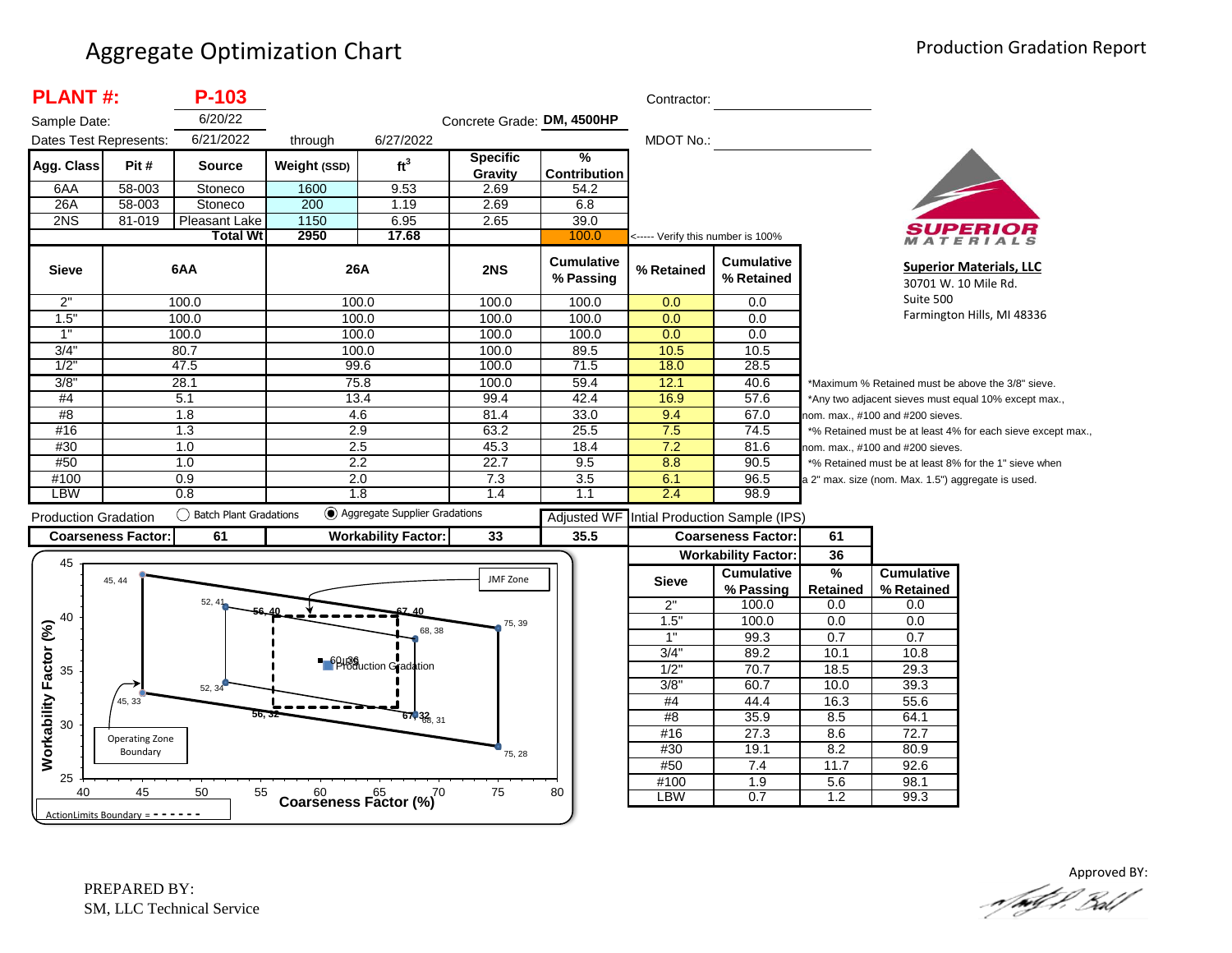| <b>PLANT#:</b>              |                                     | $P-12$                    |                  |                                        |                            |                                | Contractor:                       |                                 |                                                             |                                                      |                                                       |
|-----------------------------|-------------------------------------|---------------------------|------------------|----------------------------------------|----------------------------|--------------------------------|-----------------------------------|---------------------------------|-------------------------------------------------------------|------------------------------------------------------|-------------------------------------------------------|
| Sample Date:                |                                     | 6/20/22                   |                  |                                        | Concrete Grade: DM, 4500HP |                                |                                   |                                 |                                                             |                                                      |                                                       |
| Dates Test Represents:      |                                     | 6/21/2022                 | through          | 6/27/2022                              |                            |                                | <b>MDOT No.:</b>                  |                                 |                                                             |                                                      |                                                       |
| Agg. Class                  | Pit#                                | <b>Source</b>             | Weight (SSD)     | ft <sup>3</sup>                        | <b>Specific</b><br>Gravity | $\frac{9}{6}$<br>Contribution  |                                   |                                 |                                                             |                                                      |                                                       |
| 6AA                         | $71 - 47$                           | Presque Isle              | 1455             | 8.90                                   | 2.62                       | 50.1                           |                                   |                                 |                                                             |                                                      |                                                       |
| 26A                         | $71-47$                             | Presque Isle              | 300              | 1.83                                   | 2.62                       | 10.3                           |                                   |                                 |                                                             |                                                      |                                                       |
| 2NS                         | 63-115                              | Ray Rd                    | 1150             | 6.95                                   | 2.65                       | 39.6                           |                                   |                                 |                                                             |                                                      |                                                       |
|                             |                                     | <b>Total Wt</b>           | 2905             | 17.69                                  |                            | 100.0                          | <----- Verify this number is 100% |                                 |                                                             |                                                      | MATERIALS                                             |
| <b>Sieve</b>                |                                     | 6AA                       | 26A              |                                        | 2NS                        | <b>Cumulative</b><br>% Passing | % Retained                        | <b>Cumulative</b><br>% Retained |                                                             | 30701 W. 10 Mile Rd.                                 | <b>Superior Materials, LLC</b>                        |
| 2"                          |                                     | 100.0                     |                  | 100.0                                  | 100.0                      | 100.0                          | 0.0                               | 0.0                             |                                                             | Suite 500                                            |                                                       |
| 1.5"                        |                                     | 100.0                     |                  | 100.0                                  | 100.0                      | 100.0                          | 0.0                               | 0.0                             |                                                             |                                                      | Farmington Hills, MI 48336                            |
| $\overline{1}$              |                                     | 99.4                      |                  | 100.0                                  | 100.0                      | 99.7                           | 0.3                               | 0.3                             |                                                             |                                                      |                                                       |
| 3/4"                        |                                     | 82.2                      |                  | 100.0                                  | 100.0                      | 91.1                           | 8.6                               | 8.9                             |                                                             |                                                      |                                                       |
| 1/2                         |                                     | 44.0                      |                  | 93.3                                   | 100.0                      | 71.3                           | 19.8                              | 28.7                            |                                                             |                                                      |                                                       |
| 3/8"                        |                                     | 22.1                      | 81.7             |                                        | 100.0                      | 59.1                           | 12.2                              | 40.9                            |                                                             |                                                      | *Maximum % Retained must be above the 3/8" sieve.     |
| #4                          |                                     | 4.7                       |                  | 24.3                                   | 97.3                       | 43.4                           | 15.7                              | 56.6                            |                                                             | *Any two adjacent sieves must equal 10% except max., |                                                       |
| #8                          |                                     | 2.7                       | 7.7              |                                        | 82.0                       | 34.6                           | 8.8                               | 65.4                            | nom. max., #100 and #200 sieves.                            |                                                      |                                                       |
| #16                         |                                     | 2.3                       | $\overline{3.5}$ |                                        | 65.0                       | 27.2                           | 7.4                               | 72.8                            | *% Retained must be at least 4% for each sieve except max., |                                                      |                                                       |
| #30                         |                                     | 2.2                       | 2.5              |                                        | 47.9                       | 20.3                           | 6.9                               | 79.7                            |                                                             | nom. max., #100 and #200 sieves.                     |                                                       |
| #50                         |                                     | 2.1                       |                  | 2.2                                    | 25.0                       | 11.2                           | 9.1                               | 88.8                            |                                                             |                                                      | *% Retained must be at least 8% for the 1" sieve when |
| #100<br><b>LBW</b>          |                                     | 2.0                       |                  | 2.0                                    | 5.3<br>0.9                 | 3.3                            | 7.9                               | 96.7<br>98.7                    |                                                             | a 2" max. size (nom. Max. 1.5") aggregate is used.   |                                                       |
|                             |                                     | 1.6                       |                  | 1.7<br>◯ Aggregate Supplier Gradations |                            | 1.3                            | 2.0                               |                                 |                                                             |                                                      |                                                       |
| <b>Production Gradation</b> |                                     | () Batch Plant Gradations |                  |                                        |                            | <b>Adjusted WF</b>             |                                   | Intial Production Sample (IPS)  |                                                             |                                                      |                                                       |
|                             | <b>Coarseness Factor:</b>           | 63                        |                  | <b>Workability Factor:</b>             | 35                         | 37.1                           |                                   | <b>Coarseness Factor:</b>       | 63                                                          |                                                      |                                                       |
| 45                          |                                     |                           |                  |                                        |                            |                                |                                   | <b>Workability Factor:</b>      | 36                                                          |                                                      |                                                       |
|                             | 45, 44                              |                           |                  |                                        | JMF Zone                   |                                | <b>Sieve</b>                      | <b>Cumulative</b>               | %                                                           | <b>Cumulative</b>                                    |                                                       |
|                             |                                     | 52, 41                    |                  |                                        |                            |                                |                                   | % Passing                       | <b>Retained</b>                                             | % Retained                                           |                                                       |
| 40                          |                                     |                           | 57, 40           | 68, 40                                 | 75, 39                     |                                | 2"                                | 100.0                           | 0.0                                                         | 0.0                                                  |                                                       |
|                             |                                     |                           |                  | 68, 38                                 |                            |                                | 1.5"                              | 100.0                           | 0.0                                                         | 0.0                                                  |                                                       |
|                             |                                     |                           |                  | <b>Production Gradation</b>            |                            |                                | $\overline{1}$                    | 99.3                            | 0.7                                                         | 0.7                                                  |                                                       |
| 35                          |                                     |                           | $-60,30PS$       |                                        |                            |                                | 3/4"                              | 89.0                            | 10.3                                                        | 11.0                                                 |                                                       |
|                             |                                     | 52, 34                    |                  |                                        |                            |                                | 1/2"                              | 70.3                            | 18.7                                                        | 29.7                                                 |                                                       |
|                             | 45, 33                              |                           |                  |                                        |                            |                                | 3/8"                              | 59.9                            | 10.4                                                        | 40.1                                                 |                                                       |
| Workability Factor (%)      |                                     |                           |                  | 68, 32                                 |                            |                                | #4                                | 41.9                            | 18.0                                                        | 58.1                                                 |                                                       |
| 30                          |                                     |                           |                  |                                        |                            |                                | #8                                | 35.9                            | 6.0                                                         | 64.1                                                 |                                                       |
|                             | Operating Zone                      |                           |                  |                                        |                            |                                | #16                               | 27.8                            | 8.2                                                         | 72.2                                                 |                                                       |
|                             | Boundary                            |                           |                  |                                        | 75, 28                     |                                | #30                               | 18.9                            | 8.8                                                         | 81.1                                                 |                                                       |
| 25                          |                                     |                           |                  |                                        |                            |                                | #50                               | 6.3                             | 12.6                                                        | 93.7                                                 |                                                       |
| 40                          | 45                                  | 50<br>55                  |                  | Coarseness Factor $(%)^{70}$           | 75                         | 80                             | #100                              | 1.7                             | 4.6                                                         | 98.3                                                 |                                                       |
|                             | ActionLimits Boundary = $- - - - -$ |                           |                  |                                        |                            |                                | <b>LBW</b>                        | 1.0                             | 0.7                                                         | 99.0                                                 |                                                       |

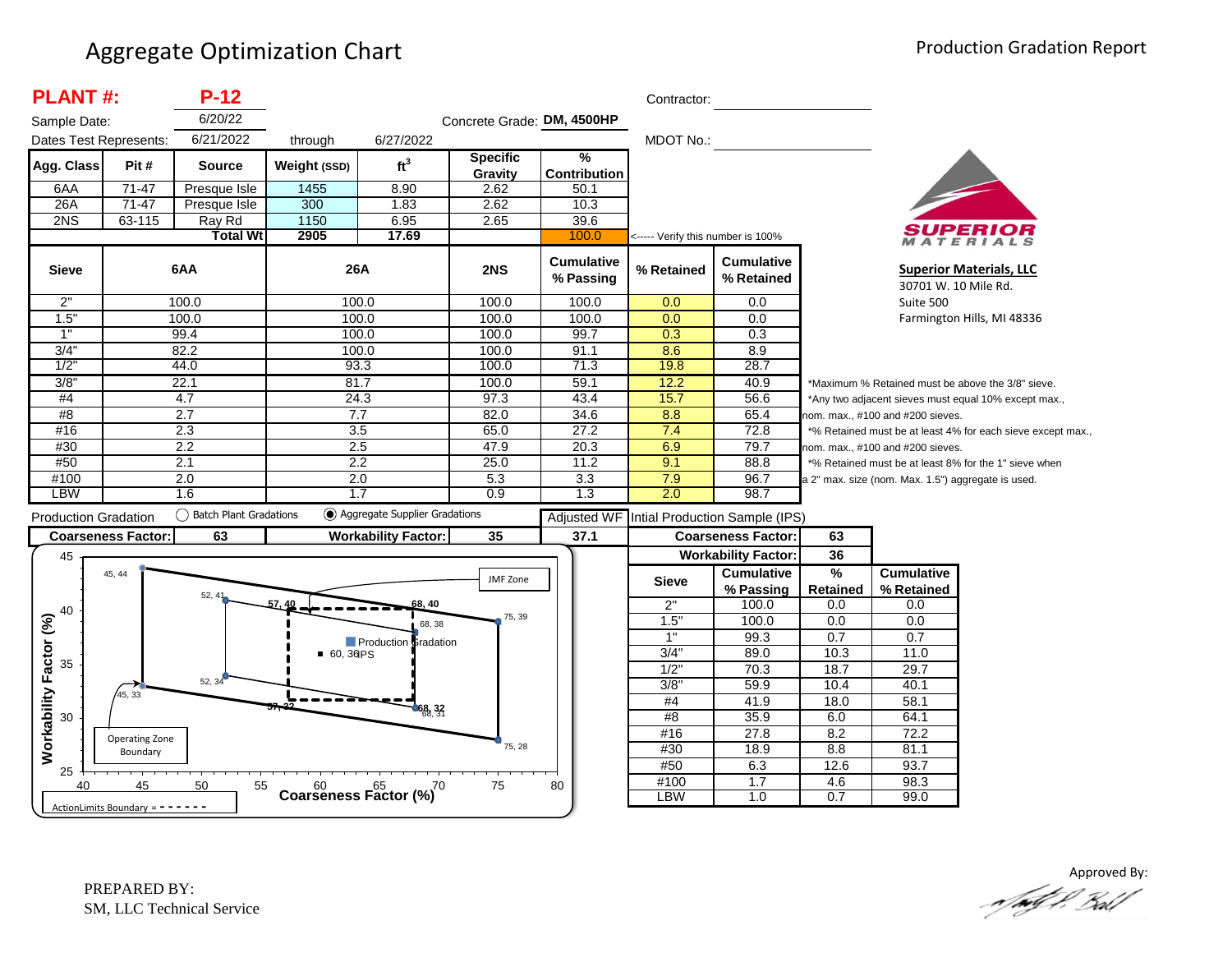| <b>PLANT#:</b>               |                                   | $P-32$                   |                |                                      |                            |                                | Contractor:                       |                                 |                 |                                                    |                                                             |
|------------------------------|-----------------------------------|--------------------------|----------------|--------------------------------------|----------------------------|--------------------------------|-----------------------------------|---------------------------------|-----------------|----------------------------------------------------|-------------------------------------------------------------|
| Sample Date:                 |                                   | 6/20/22                  |                |                                      | Concrete Grade: DM, 4500HP |                                |                                   |                                 |                 |                                                    |                                                             |
| Dates Test Represents:       |                                   | 6/21/2022                | through        | 6/27/2022                            |                            |                                | MDOT No.:                         |                                 |                 |                                                    |                                                             |
|                              |                                   |                          |                |                                      | <b>Specific</b>            | %                              |                                   |                                 |                 |                                                    |                                                             |
| Agg. Class                   | Pit #                             | <b>Source</b>            | Weight (SSD)   | ft <sup>3</sup>                      | Gravity                    | <b>Contribution</b>            |                                   |                                 |                 |                                                    |                                                             |
| 6AA                          | 71-47                             | Presque Isle             | 1305           | 7.98                                 | 2.62                       | 44.9                           |                                   |                                 |                 |                                                    |                                                             |
| 26A                          | $71-47$                           | Presque Isle             | 450            | 2.75                                 | 2.62                       | 15.5                           |                                   |                                 |                 |                                                    |                                                             |
| 2NS                          | 95-013                            | <b>Smelter Bay</b>       | 1150           | 6.95                                 | 2.65                       | 39.6                           |                                   |                                 |                 |                                                    |                                                             |
|                              |                                   | <b>Total Wt</b>          | 2905           | 17.69                                |                            | 100.0                          | <----- Verify this number is 100% |                                 |                 |                                                    |                                                             |
| <b>Sieve</b>                 |                                   | 6AA                      | 26A            |                                      | 2NS                        | <b>Cumulative</b><br>% Passing | % Retained                        | <b>Cumulative</b><br>% Retained |                 |                                                    | <b>Superior Materials, LLC</b><br>30701 W. 10 Mile Rd.      |
| 2"                           |                                   | 100.0                    |                | 100.0                                | 100.0                      | 100.0                          | 0.0                               | 0.0                             |                 | Suite 500                                          |                                                             |
| 1.5"                         |                                   | 100.0                    | 100.0          |                                      | 100.0                      | 100.0                          | 0.0                               | 0.0                             |                 |                                                    | Farmington Hills, MI 48336                                  |
| 1"                           |                                   | 97.6                     | 100.0          |                                      | 100.0                      | 98.9                           | 1.1                               | 1.1                             |                 |                                                    |                                                             |
| 3/4"                         |                                   | 83.6                     | 100.0          |                                      | 100.0                      | 92.6                           | 6.3                               | 7.4                             |                 |                                                    |                                                             |
| 1/2"                         |                                   | 35.2                     | 93.3           |                                      | 100.0                      | 69.9                           | 22.8                              | 30.1                            |                 |                                                    |                                                             |
| 3/8"                         |                                   | 15.6                     | 81.7           |                                      | 100.0                      | 59.3                           | 10.6                              | 40.7                            |                 |                                                    | *Maximum % Retained must be above the 3/8" sieve.           |
| #4                           |                                   | $\overline{3.0}$         |                | 24.3                                 | 95.5                       | 42.9                           | 16.3                              | 57.1                            |                 |                                                    | *Any two adjacent sieves must equal 10% except max.,        |
| #8                           |                                   | 2.1                      | 7.7            |                                      | 82.9                       | 35.0                           | 8.0                               | 65.0                            |                 | nom. max., #100 and #200 sieves.                   |                                                             |
| #16                          |                                   | 1.9                      | 3.5            |                                      | 68.2                       | 28.4                           | 6.6                               | 71.6                            |                 |                                                    | *% Retained must be at least 4% for each sieve except max., |
| #30                          |                                   | 1.8                      | 2.5            |                                      | 48.9                       | 20.6                           | 7.8                               | 79.4                            |                 | nom. max., #100 and #200 sieves.                   |                                                             |
| #50                          |                                   | 1.7                      | 2.2            |                                      | 23.6                       | 10.4                           | 10.1                              | 89.6                            |                 |                                                    | *% Retained must be at least 8% for the 1" sieve when       |
| #100                         |                                   | 1.6                      | 2.0            |                                      | 6.4                        | 3.6                            | 6.9                               | 96.4                            |                 | a 2" max. size (nom. Max. 1.5") aggregate is used. |                                                             |
| <b>LBW</b>                   |                                   | 1.2                      | 1.7            |                                      | 0.6                        | 1.0                            | 2.5                               | 99.0                            |                 |                                                    |                                                             |
| <b>Production Gradation</b>  |                                   | ◯ Batch Plant Gradations |                | (c) Aggregate Supplier Gradations    |                            | <b>Adjusted WF</b>             |                                   | Intial Production Sample (IPS)  |                 |                                                    |                                                             |
|                              | <b>Coarseness Factor:</b>         | 63                       |                | <b>Workability Factor:</b>           | 35                         | 37.5                           |                                   | <b>Coarseness Factor:</b>       | 62              |                                                    |                                                             |
|                              |                                   |                          |                |                                      |                            |                                |                                   | <b>Workability Factor:</b>      | 36              |                                                    |                                                             |
| 45                           |                                   |                          |                |                                      |                            |                                |                                   | <b>Cumulative</b>               | %               | <b>Cumulative</b>                                  |                                                             |
|                              | 45, 44                            |                          |                |                                      | JMF Zone                   |                                | <b>Sieve</b>                      | % Passing                       | <b>Retained</b> | % Retained                                         |                                                             |
|                              |                                   | 52, 41                   |                |                                      |                            |                                | 2"                                | 100.0                           | 0.0             | 0.0                                                |                                                             |
| 40                           |                                   |                          |                | 7, 40                                | 75, 39                     |                                | 1.5"                              | 100.0                           | 0.0             | 0.0                                                |                                                             |
|                              |                                   |                          |                | 68, 38                               |                            |                                | 1"                                | 100.0                           | 0.0             | 0.0                                                |                                                             |
|                              |                                   |                          |                | Production Gradation                 |                            |                                | 3/4"                              | 95.0                            | 5.0             | 5.0                                                |                                                             |
| 35                           |                                   |                          | <b>60, 3BS</b> |                                      |                            |                                | 1/2"                              | 72.3                            | 22.8            | 27.7                                               |                                                             |
|                              |                                   | 52, 34                   |                |                                      |                            |                                | 3/8"                              | 60.4                            | 11.8            | 39.6                                               |                                                             |
|                              | 45, 33                            |                          |                |                                      |                            |                                | $\#4$                             | 42.6                            | 17.8            | 57.4                                               |                                                             |
| Workability Factor (%)<br>30 |                                   |                          |                | $\mathbf{67}_{68,31}$                |                            |                                | #8                                | 36.0                            | 6.6             | 64.0                                               |                                                             |
|                              | Operating Zone                    |                          |                |                                      |                            |                                | #16                               | 29.5                            | 6.5             | 70.5                                               |                                                             |
|                              | Boundary                          |                          |                |                                      | 75, 28                     |                                | #30                               | 20.3                            | 9.2             | 79.7                                               |                                                             |
|                              |                                   |                          |                |                                      |                            |                                | #50                               | 9.5                             | 10.8            | 90.5                                               |                                                             |
| 25                           |                                   |                          |                |                                      |                            |                                | #100                              | $\overline{3.4}$                | 6.1             | 96.6                                               |                                                             |
| 40                           | 45                                | 50<br>55                 |                | Coarseness Factor $\binom{60}{6}$ 70 | 75                         | 80                             | LBW                               | $\overline{1.3}$                | 2.1             | 98.7                                               |                                                             |
|                              | ActionLimits Boundary = - - - - - |                          |                |                                      |                            |                                |                                   |                                 |                 |                                                    |                                                             |

Approved By:<br>Approved By: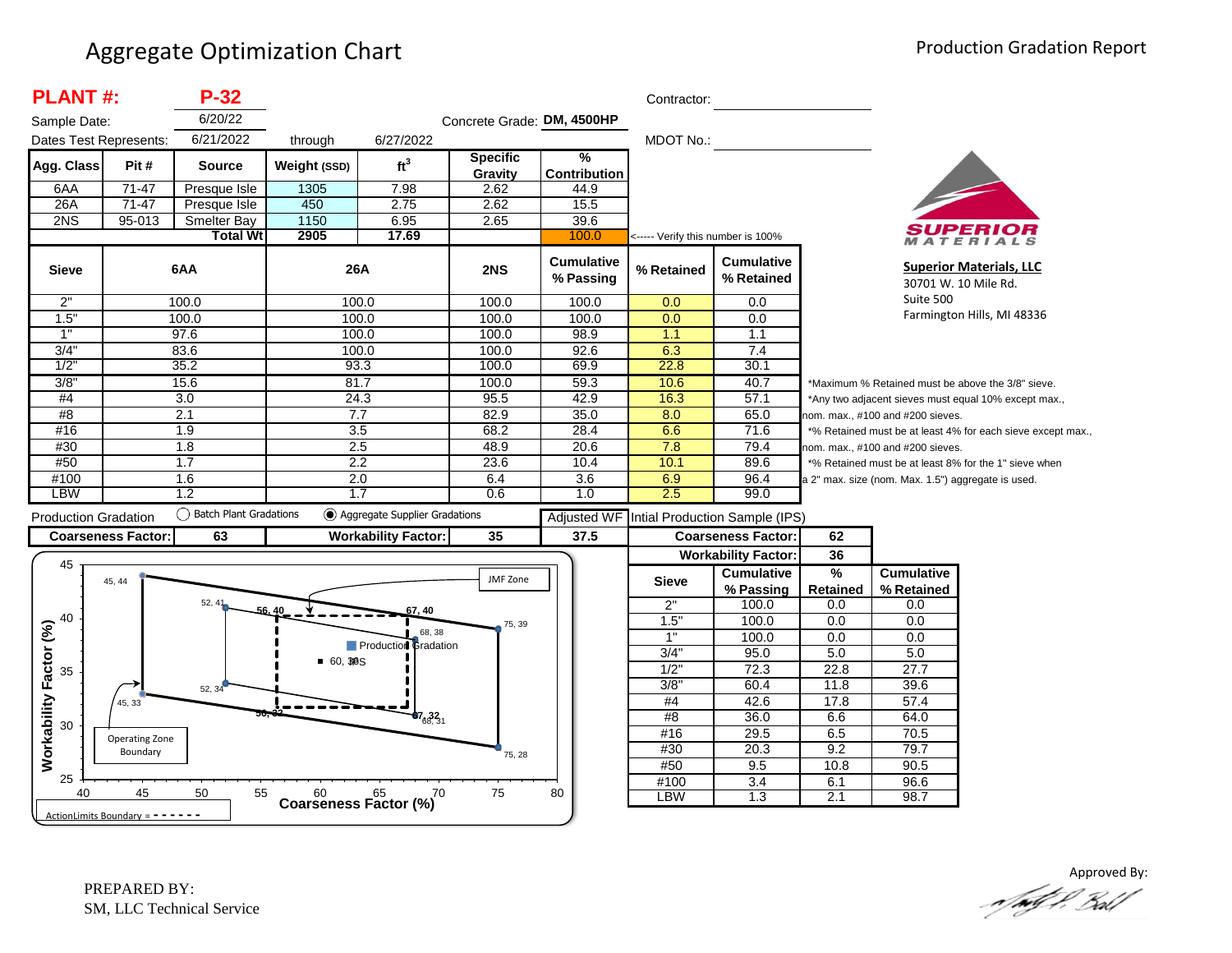| <b>PLANT#:</b>                                           |                            | $P-35$                        |                                      |                                                        |                            |                                      | Contractor:                       |                                                              |                                                             |                                                      |                                                       |  |
|----------------------------------------------------------|----------------------------|-------------------------------|--------------------------------------|--------------------------------------------------------|----------------------------|--------------------------------------|-----------------------------------|--------------------------------------------------------------|-------------------------------------------------------------|------------------------------------------------------|-------------------------------------------------------|--|
| Sample Date:                                             |                            | 6/20/22                       |                                      |                                                        | Concrete Grade: DM, 4500HP |                                      |                                   |                                                              |                                                             |                                                      |                                                       |  |
| Dates Test Represents:                                   |                            | 6/21/2022                     | through                              | 6/27/2022                                              |                            |                                      | MDOT No.:                         |                                                              |                                                             |                                                      |                                                       |  |
| Agg. Class                                               | Pit#                       | <b>Source</b>                 | Weight (SSD)                         | ft <sup>3</sup>                                        | <b>Specific</b><br>Gravity | $\frac{9}{6}$<br><b>Contribution</b> |                                   |                                                              |                                                             |                                                      |                                                       |  |
| 6AA                                                      | 58-003                     | Stoneco                       | 1600                                 | 9.53                                                   | 2.69                       | 54.2                                 |                                   |                                                              |                                                             |                                                      |                                                       |  |
| 26A                                                      | 58-003                     | Stoneco                       | 200                                  | 1.19                                                   | 2.69                       | 6.8                                  |                                   |                                                              |                                                             |                                                      |                                                       |  |
| 2NS                                                      | 81-019                     | Pleasant Lake                 | 1150                                 | 6.95                                                   | 2.65                       | 39.0                                 |                                   |                                                              |                                                             |                                                      |                                                       |  |
|                                                          |                            | <b>Total Wt</b>               | 2950                                 | 17.68                                                  |                            | 100.0                                | <----- Verify this number is 100% |                                                              |                                                             |                                                      | <b>ATERIALS</b>                                       |  |
| <b>Sieve</b>                                             |                            | 6AA                           | 26A                                  |                                                        | 2NS                        | <b>Cumulative</b><br>% Passing       | % Retained                        | <b>Cumulative</b><br>% Retained                              | 30701 W. 10 Mile Rd.                                        |                                                      | <b>Superior Materials, LLC</b>                        |  |
| 2"                                                       |                            | 100.0                         | 100.0                                |                                                        | 100.0                      | 100.0                                | 0.0                               | 0.0                                                          |                                                             | Suite 500                                            |                                                       |  |
| 1.5"                                                     |                            | 100.0                         | 100.0                                |                                                        | 100.0                      | 100.0                                | 0.0                               | 0.0                                                          |                                                             |                                                      | Farmington Hills, MI 48336                            |  |
| 1"                                                       |                            | 100.0                         | 100.0                                |                                                        | 100.0                      | 100.0                                | 0.0                               | 0.0                                                          |                                                             |                                                      |                                                       |  |
| 3/4"                                                     |                            | 80.7                          | 100.0                                |                                                        | 100.0                      | 89.5                                 | 10.5                              | 10.5                                                         |                                                             |                                                      |                                                       |  |
| 1/2"                                                     |                            | 47.5                          | 99.6                                 |                                                        | 100.0                      | 71.5                                 | 18.0                              | 28.5                                                         |                                                             |                                                      |                                                       |  |
| 3/8"                                                     |                            | 28.1                          | 75.8                                 |                                                        | 100.0                      | 59.4                                 | 12.1                              | 40.6                                                         |                                                             | *Maximum % Retained must be above the 3/8" sieve.    |                                                       |  |
| #4                                                       |                            | 5.1                           | 13.4                                 |                                                        | 99.4                       | 42.4                                 | 16.9                              | 57.6                                                         |                                                             | *Any two adjacent sieves must equal 10% except max., |                                                       |  |
| #8                                                       |                            | 1.8                           | 4.6                                  |                                                        | 81.4                       | 33.0                                 | 9.4                               | 67.0                                                         | nom. max., #100 and #200 sieves.                            |                                                      |                                                       |  |
| #16                                                      |                            | 1.3                           | 2.9                                  |                                                        | 63.2                       | 25.5                                 | 7.5                               | 74.5                                                         | *% Retained must be at least 4% for each sieve except max., |                                                      |                                                       |  |
| #30                                                      |                            | 1.0                           | 2.5                                  |                                                        | 45.3                       | 18.4                                 | 7.2                               | 81.6                                                         | nom. max., #100 and #200 sieves.                            |                                                      |                                                       |  |
| #50                                                      |                            | 1.0                           | 2.2                                  |                                                        | 22.7                       | 9.5                                  | 8.8                               | 90.5                                                         |                                                             |                                                      | *% Retained must be at least 8% for the 1" sieve when |  |
| #100                                                     |                            | 0.9                           | 2.0                                  |                                                        | 7.3                        | 3.5                                  | 6.1                               | 96.5                                                         |                                                             | a 2" max. size (nom. Max. 1.5") aggregate is used.   |                                                       |  |
|                                                          |                            | 0.8                           | 1.8                                  |                                                        | 1.4                        | 1.1                                  | 2.4                               | 98.9                                                         |                                                             |                                                      |                                                       |  |
| LBW                                                      |                            |                               |                                      |                                                        |                            |                                      |                                   |                                                              |                                                             |                                                      |                                                       |  |
|                                                          |                            | <b>Batch Plant Gradations</b> |                                      | Aggregate Supplier Gradations                          |                            |                                      |                                   |                                                              |                                                             |                                                      |                                                       |  |
|                                                          |                            |                               |                                      |                                                        |                            | <b>Adjusted WF</b>                   |                                   | Intial Production Sample (IPS)                               |                                                             |                                                      |                                                       |  |
| <b>Production Gradation</b><br><b>Coarseness Factor:</b> |                            | 61                            |                                      | <b>Workability Factor:</b>                             | 33                         | 35.5                                 |                                   | <b>Coarseness Factor:</b>                                    | 61                                                          |                                                      |                                                       |  |
| 45                                                       | 45, 44                     |                               |                                      |                                                        | JMF Zone                   |                                      | <b>Sieve</b>                      | <b>Workability Factor:</b><br><b>Cumulative</b><br>% Passing | 36<br>%<br>Retained                                         | <b>Cumulative</b><br>% Retained                      |                                                       |  |
|                                                          |                            | $52, 4^{\circ}$               |                                      |                                                        |                            |                                      | 2"                                | 100.0                                                        | 0.0                                                         | 0.0                                                  |                                                       |  |
| 40                                                       |                            |                               |                                      |                                                        | 75, 39                     |                                      | 1.5'                              | 100.0                                                        | 0.0                                                         | 0.0                                                  |                                                       |  |
|                                                          |                            |                               |                                      | 68, 38                                                 |                            |                                      | 1"                                | 99.3                                                         | 0.7                                                         | 0.7                                                  |                                                       |  |
|                                                          |                            |                               |                                      |                                                        |                            |                                      | 3/4'                              | 89.1                                                         | 10.2                                                        | 10.9                                                 |                                                       |  |
| 35                                                       |                            |                               |                                      | <b>P</b> <sup>6</sup> <sup>8</sup> te action Gradation |                            |                                      | $1/2$ "                           | 70.5                                                         | 18.6                                                        | 29.5                                                 |                                                       |  |
|                                                          |                            | 52, 34                        |                                      |                                                        |                            |                                      | 3/8                               | 60.5                                                         | 10.0                                                        | 39.5                                                 |                                                       |  |
|                                                          | 45, 33                     |                               |                                      |                                                        |                            |                                      | #4                                | 44.1                                                         | 16.4                                                        | 55.9                                                 |                                                       |  |
|                                                          |                            | 56, 31                        |                                      | 67, 39, 31                                             |                            |                                      | #8                                | 35.6                                                         | 8.5                                                         | 64.4                                                 |                                                       |  |
| 30                                                       |                            |                               |                                      |                                                        |                            |                                      | #16                               | 27.7                                                         | 7.9                                                         | 72.3                                                 |                                                       |  |
|                                                          | Operating Zone<br>Boundary |                               |                                      |                                                        |                            |                                      | #30                               | 20.6                                                         | 7.1                                                         | 79.4                                                 |                                                       |  |
| Workability Factor (%)                                   |                            |                               |                                      |                                                        | 75, 28                     |                                      | #50                               | 8.7                                                          | 11.8                                                        | 91.3                                                 |                                                       |  |
| 25<br>40                                                 | 45                         | 50<br>55                      | $60$ $65$ $65$ Coarseness Factor (%) |                                                        | 75                         | 80                                   | #100                              | 1.6                                                          | 7.1                                                         | 98.4                                                 |                                                       |  |

Approved By: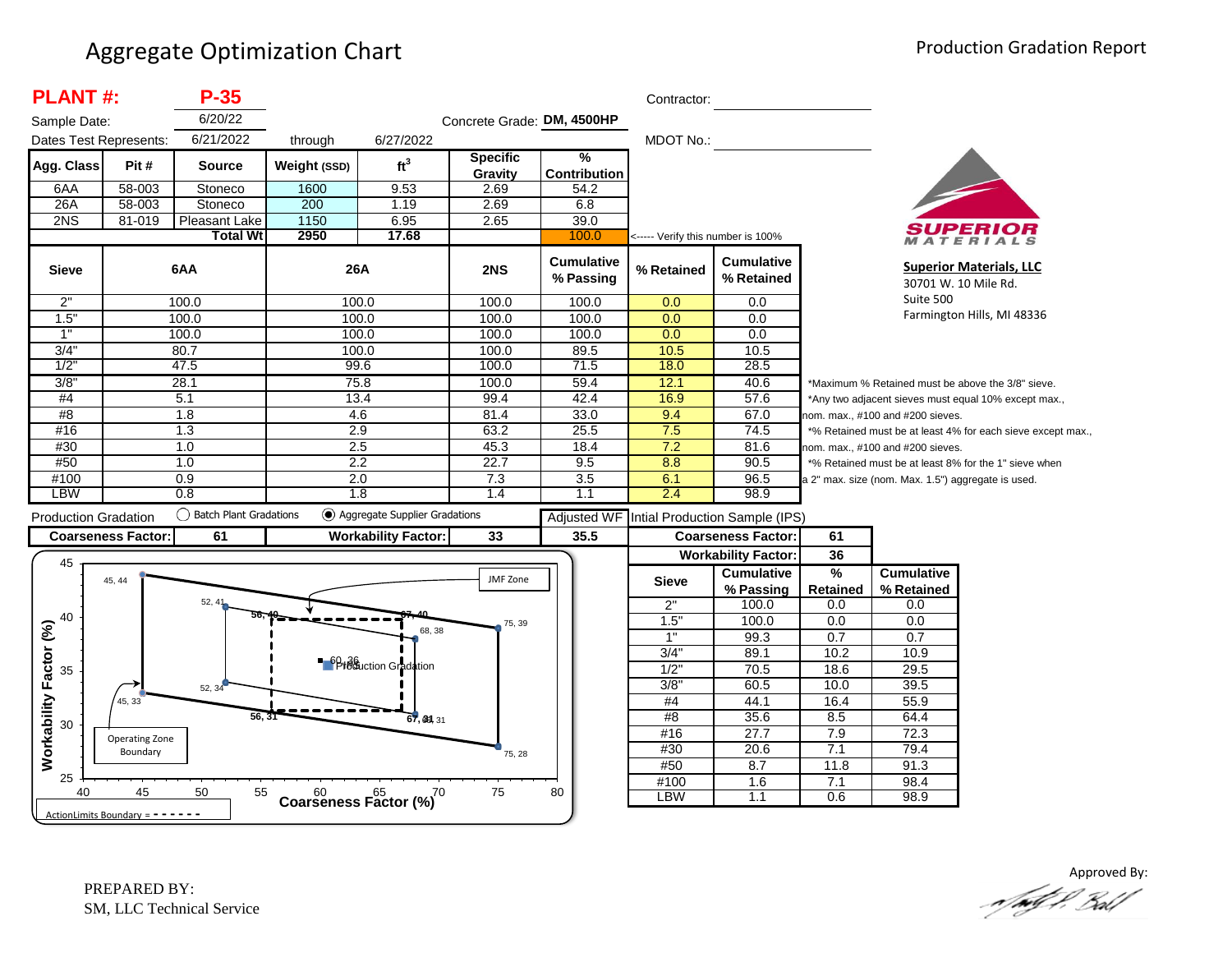| <b>PLANT#:</b>              |                                   | $P-36$                   |                                      |                                 |                            |                                | Contractor:                       |                                 |                                                             |                                                      |                                                        |  |
|-----------------------------|-----------------------------------|--------------------------|--------------------------------------|---------------------------------|----------------------------|--------------------------------|-----------------------------------|---------------------------------|-------------------------------------------------------------|------------------------------------------------------|--------------------------------------------------------|--|
| Sample Date:                |                                   | 6/20/22                  |                                      |                                 | Concrete Grade: DM, 4500HP |                                |                                   |                                 |                                                             |                                                      |                                                        |  |
| Dates Test Represents:      |                                   | 6/21/2022                | through                              | 6/27/2022                       |                            |                                | MDOT No.:                         |                                 |                                                             |                                                      |                                                        |  |
| Agg. Class                  | Pit #                             | <b>Source</b>            | Weight (SSD)                         | ft <sup>3</sup>                 | <b>Specific</b><br>Gravity | %<br><b>Contribution</b>       |                                   |                                 |                                                             |                                                      |                                                        |  |
| 6AA                         | 71-47                             | Presque Isle             | 1450                                 | 8.87                            | 2.62                       | 49.9                           |                                   |                                 |                                                             |                                                      |                                                        |  |
| 26A                         | $71-47$                           | Presque Isle             | 355                                  | 2.17                            | 2.62                       | 12.2                           |                                   |                                 |                                                             |                                                      |                                                        |  |
| 2NS                         | 63-92                             | <b>Grange Hall</b>       | 1100                                 | 6.65                            | 2.65                       | 37.9                           |                                   |                                 |                                                             |                                                      |                                                        |  |
|                             |                                   | <b>Total Wt</b>          | 2905                                 | 17.69                           |                            | 100.0                          | <----- Verify this number is 100% |                                 |                                                             |                                                      | ATERIALS                                               |  |
| <b>Sieve</b>                |                                   | 6AA                      | 26A                                  |                                 | 2NS                        | <b>Cumulative</b><br>% Passing | % Retained                        | <b>Cumulative</b><br>% Retained |                                                             |                                                      | <b>Superior Materials, LLC</b><br>30701 W. 10 Mile Rd. |  |
| 2"                          |                                   | 100.0                    |                                      | 100.0                           | 100.0                      | 100.0                          | 0.0                               | 0.0                             |                                                             | Suite 500                                            |                                                        |  |
| 1.5"                        |                                   | 100.0                    |                                      | 100.0                           | 100.0                      | 100.0                          | 0.0                               | 0.0                             |                                                             |                                                      | Farmington Hills, MI 48336                             |  |
| 1"                          |                                   | 99.4                     |                                      | 100.0                           | 100.0                      | 99.7                           | 0.3                               | 0.3                             |                                                             |                                                      |                                                        |  |
| 3/4"                        |                                   | 82.2                     |                                      | 100.0                           | 100.0                      | 91.1                           | 8.6                               | 8.9                             |                                                             |                                                      |                                                        |  |
| 1/2                         |                                   | 44.0                     |                                      | 93.3                            | 100.0                      | 71.2                           | 19.9                              | 28.8                            |                                                             |                                                      |                                                        |  |
| 3/8"                        |                                   | 22.1                     | 81.7                                 |                                 | 100.0                      | 58.9                           | 12.3                              | 41.1                            |                                                             |                                                      | *Maximum % Retained must be above the 3/8" sieve.      |  |
| #4                          |                                   | 4.7                      |                                      | 24.3                            | 97.2                       | 42.1                           | 16.8                              | 57.9                            |                                                             | *Any two adjacent sieves must equal 10% except max., |                                                        |  |
| #8                          |                                   | 2.7                      | 7.7                                  |                                 | 82.0                       | 33.3                           | 8.8                               | 66.7                            | nom. max., #100 and #200 sieves.                            |                                                      |                                                        |  |
| #16                         |                                   | 2.3                      |                                      | 3.5                             | 67.0                       | 26.9                           | 6.4                               | 73.1                            | *% Retained must be at least 4% for each sieve except max., |                                                      |                                                        |  |
| #30                         |                                   | 2.2                      |                                      | 2.5                             | 50.1                       | 20.4                           | 6.6                               | 79.6                            |                                                             | nom. max., #100 and #200 sieves.                     |                                                        |  |
| #50                         |                                   | 2.1                      |                                      | 2.2                             | 24.6                       | 10.6                           | 9.7                               | 89.4                            |                                                             |                                                      | *% Retained must be at least 8% for the 1" sieve when  |  |
| #100                        |                                   | 2.0                      | 2.0                                  |                                 | 2.7                        | 2.3                            | 8.4                               | 97.7                            |                                                             | a 2" max. size (nom. Max. 1.5") aggregate is used.   |                                                        |  |
| <b>LBW</b>                  |                                   | 1.6                      |                                      | 1.7                             | 0.0                        | 1.0                            | 1.3                               | 99.0                            |                                                             |                                                      |                                                        |  |
| <b>Production Gradation</b> |                                   | ◯ Batch Plant Gradations |                                      | ◯ Aggregate Supplier Gradations |                            | <b>Adjusted WF</b>             |                                   | Intial Production Sample (IPS)  |                                                             |                                                      |                                                        |  |
|                             | <b>Coarseness Factor:</b>         | 62                       |                                      | <b>Workability Factor:</b>      | 33                         | 35.8                           |                                   | <b>Coarseness Factor:</b>       | 63                                                          |                                                      |                                                        |  |
|                             |                                   |                          |                                      |                                 |                            |                                |                                   | <b>Workability Factor:</b>      | 35                                                          |                                                      |                                                        |  |
| 45                          |                                   |                          |                                      |                                 |                            |                                |                                   | <b>Cumulative</b>               | $\frac{9}{6}$                                               | <b>Cumulative</b>                                    |                                                        |  |
|                             | 45, 44                            |                          |                                      |                                 | JMF Zone                   |                                | <b>Sieve</b>                      | % Passing                       | <b>Retained</b>                                             | % Retained                                           |                                                        |  |
|                             |                                   | 52, 41                   |                                      |                                 |                            |                                | 2"                                | 100.0                           | 0.0                                                         | 0.0                                                  |                                                        |  |
| 40                          |                                   |                          |                                      |                                 |                            |                                | 1.5"                              | 100.0                           | 0.0                                                         | 0.0                                                  |                                                        |  |
|                             |                                   |                          |                                      | 68.38                           | 75, 39                     |                                | 1"                                | 99.1                            | 0.9                                                         | 0.9                                                  |                                                        |  |
|                             |                                   |                          |                                      |                                 |                            |                                | 3/4"                              | 90.3                            | 8.8                                                         | 9.7                                                  |                                                        |  |
| 35                          |                                   |                          |                                      | 60, Booduction Gradation        |                            |                                | 1/2"                              | 69.2                            | 21.1                                                        | 30.8                                                 |                                                        |  |
|                             |                                   | 52, 34                   |                                      |                                 |                            |                                | $3/8$ "                           | 59.1                            | 10.1                                                        | 40.9                                                 |                                                        |  |
|                             | 45, 33                            |                          |                                      |                                 |                            |                                | #4                                | 41.8                            | 17.3                                                        | 58.2                                                 |                                                        |  |
| Workability Factor (%)      |                                   |                          |                                      |                                 |                            |                                | #8                                | 35.1                            | 6.6                                                         | 64.9                                                 |                                                        |  |
| 30                          | Operating Zone                    |                          | 58, 31                               | 68.31                           |                            |                                | #16                               | 28.5                            | 6.6                                                         | 71.5                                                 |                                                        |  |
|                             | Boundary                          |                          |                                      |                                 |                            |                                | #30                               | 21.2                            | 7.3                                                         | 78.8                                                 |                                                        |  |
|                             |                                   |                          |                                      |                                 | 75, 28                     |                                | #50                               | 8.7                             | 12.5                                                        | 91.3                                                 |                                                        |  |
| 25                          |                                   |                          |                                      |                                 |                            |                                | #100                              | $\overline{1.8}$                | 7.0                                                         | 98.2                                                 |                                                        |  |
| 40                          | 45                                | 50<br>55                 | $60$ $65$ $65$ Coarseness Factor (%) | .70                             | 75                         | 80                             | <b>LBW</b>                        | 0.7                             | 1.0                                                         | 99.3                                                 |                                                        |  |
|                             | ActionLimits Boundary = - - - - - |                          |                                      |                                 |                            |                                |                                   |                                 |                                                             |                                                      |                                                        |  |

Approved By: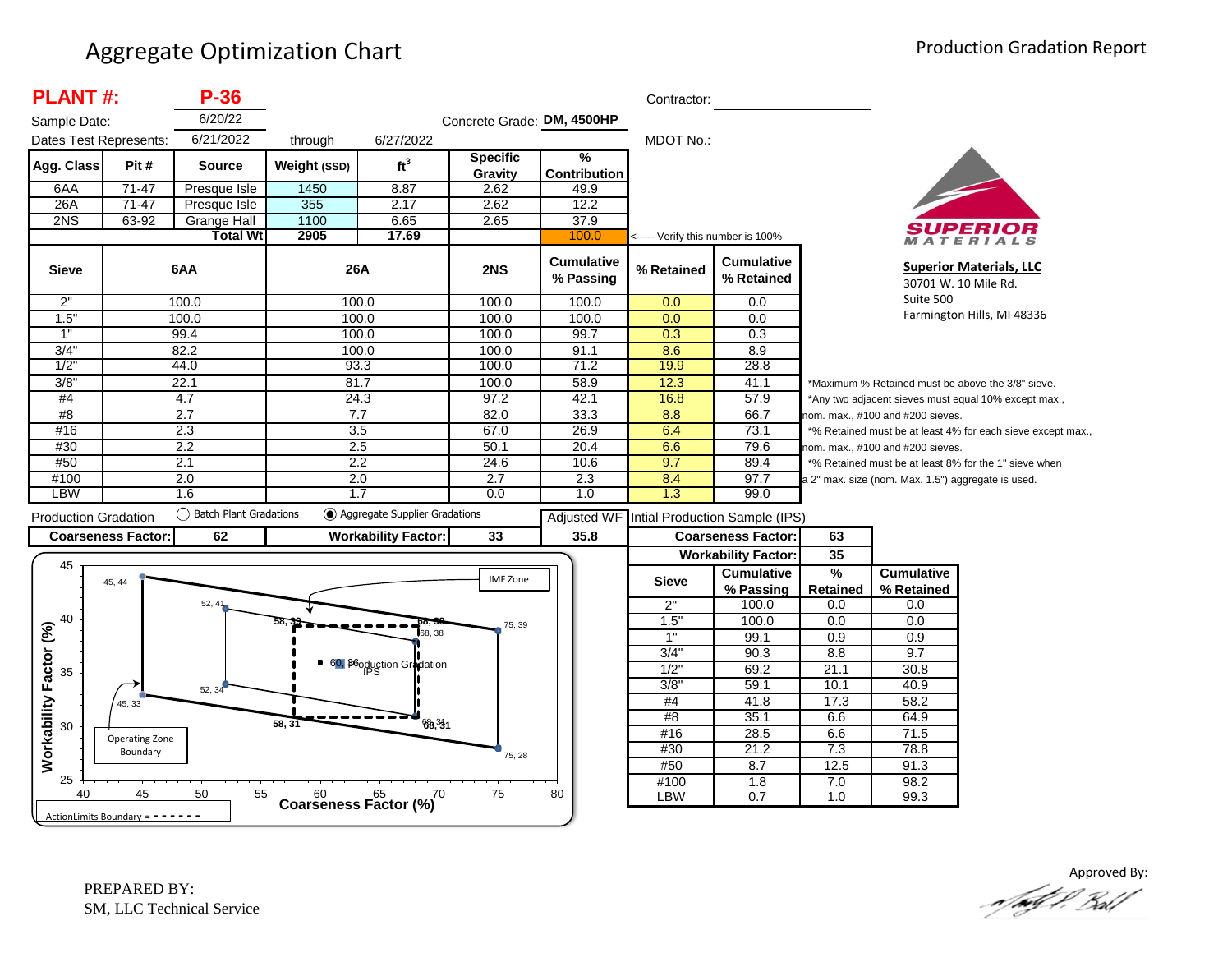| <b>PLANT#:</b>              | $P-39$                                                         |                                                                                                                                                           |                                                                                               |                                                                                                                                                                                                                                    |                                                                                                                                   | Contractor:                                                                                       |                                                           |                                                                                                                                                                  |                                                        |                                                                                                                                                                                                                                                                                                                                                                                 |
|-----------------------------|----------------------------------------------------------------|-----------------------------------------------------------------------------------------------------------------------------------------------------------|-----------------------------------------------------------------------------------------------|------------------------------------------------------------------------------------------------------------------------------------------------------------------------------------------------------------------------------------|-----------------------------------------------------------------------------------------------------------------------------------|---------------------------------------------------------------------------------------------------|-----------------------------------------------------------|------------------------------------------------------------------------------------------------------------------------------------------------------------------|--------------------------------------------------------|---------------------------------------------------------------------------------------------------------------------------------------------------------------------------------------------------------------------------------------------------------------------------------------------------------------------------------------------------------------------------------|
| Sample Date:                | 6/20/22                                                        |                                                                                                                                                           |                                                                                               |                                                                                                                                                                                                                                    |                                                                                                                                   |                                                                                                   |                                                           |                                                                                                                                                                  |                                                        |                                                                                                                                                                                                                                                                                                                                                                                 |
|                             |                                                                |                                                                                                                                                           |                                                                                               |                                                                                                                                                                                                                                    |                                                                                                                                   |                                                                                                   |                                                           |                                                                                                                                                                  |                                                        |                                                                                                                                                                                                                                                                                                                                                                                 |
| Pit #                       | <b>Source</b>                                                  |                                                                                                                                                           |                                                                                               | <b>Specific</b>                                                                                                                                                                                                                    | %                                                                                                                                 |                                                                                                   |                                                           |                                                                                                                                                                  |                                                        |                                                                                                                                                                                                                                                                                                                                                                                 |
|                             |                                                                |                                                                                                                                                           |                                                                                               |                                                                                                                                                                                                                                    |                                                                                                                                   |                                                                                                   |                                                           |                                                                                                                                                                  |                                                        |                                                                                                                                                                                                                                                                                                                                                                                 |
|                             |                                                                |                                                                                                                                                           |                                                                                               |                                                                                                                                                                                                                                    |                                                                                                                                   |                                                                                                   |                                                           |                                                                                                                                                                  |                                                        |                                                                                                                                                                                                                                                                                                                                                                                 |
|                             |                                                                |                                                                                                                                                           |                                                                                               |                                                                                                                                                                                                                                    |                                                                                                                                   |                                                                                                   |                                                           |                                                                                                                                                                  |                                                        |                                                                                                                                                                                                                                                                                                                                                                                 |
|                             |                                                                |                                                                                                                                                           |                                                                                               |                                                                                                                                                                                                                                    |                                                                                                                                   |                                                                                                   |                                                           |                                                                                                                                                                  |                                                        |                                                                                                                                                                                                                                                                                                                                                                                 |
|                             |                                                                |                                                                                                                                                           |                                                                                               |                                                                                                                                                                                                                                    |                                                                                                                                   |                                                                                                   |                                                           |                                                                                                                                                                  |                                                        |                                                                                                                                                                                                                                                                                                                                                                                 |
|                             |                                                                |                                                                                                                                                           |                                                                                               | 2NS                                                                                                                                                                                                                                | <b>Cumulative</b><br>% Passing                                                                                                    | % Retained                                                                                        | <b>Cumulative</b><br>% Retained                           |                                                                                                                                                                  |                                                        | <b>Superior Materials, LLC</b><br>30701 W. 10 Mile Rd.                                                                                                                                                                                                                                                                                                                          |
|                             |                                                                |                                                                                                                                                           |                                                                                               |                                                                                                                                                                                                                                    |                                                                                                                                   |                                                                                                   |                                                           |                                                                                                                                                                  | Suite 500                                              |                                                                                                                                                                                                                                                                                                                                                                                 |
|                             |                                                                |                                                                                                                                                           |                                                                                               | 100.0                                                                                                                                                                                                                              | 100.0                                                                                                                             | 0.0                                                                                               | 0.0                                                       |                                                                                                                                                                  |                                                        | Farmington Hills, MI 48336                                                                                                                                                                                                                                                                                                                                                      |
|                             |                                                                |                                                                                                                                                           |                                                                                               | 100.0                                                                                                                                                                                                                              | 98.5                                                                                                                              | 1.5                                                                                               | 1.5                                                       |                                                                                                                                                                  |                                                        |                                                                                                                                                                                                                                                                                                                                                                                 |
|                             |                                                                |                                                                                                                                                           |                                                                                               |                                                                                                                                                                                                                                    | 90.4                                                                                                                              |                                                                                                   | 9.6                                                       |                                                                                                                                                                  |                                                        |                                                                                                                                                                                                                                                                                                                                                                                 |
|                             |                                                                |                                                                                                                                                           |                                                                                               | 100.0                                                                                                                                                                                                                              | 67.6                                                                                                                              | 22.9                                                                                              | 32.4                                                      |                                                                                                                                                                  |                                                        |                                                                                                                                                                                                                                                                                                                                                                                 |
|                             |                                                                |                                                                                                                                                           |                                                                                               | 100.0                                                                                                                                                                                                                              | 54.9                                                                                                                              | 12.7                                                                                              | 45.1                                                      |                                                                                                                                                                  |                                                        |                                                                                                                                                                                                                                                                                                                                                                                 |
|                             | $\overline{3.5}$                                               |                                                                                                                                                           |                                                                                               | 96.3                                                                                                                                                                                                                               | 40.1                                                                                                                              | 14.8                                                                                              | 59.9                                                      |                                                                                                                                                                  |                                                        |                                                                                                                                                                                                                                                                                                                                                                                 |
|                             | 2.1                                                            |                                                                                                                                                           |                                                                                               | 80.1                                                                                                                                                                                                                               | 32.0                                                                                                                              | 8.1                                                                                               | 68.0                                                      |                                                                                                                                                                  |                                                        |                                                                                                                                                                                                                                                                                                                                                                                 |
|                             | 1.7                                                            |                                                                                                                                                           |                                                                                               | 63.8                                                                                                                                                                                                                               | 25.3                                                                                                                              | 6.6                                                                                               | 74.7                                                      |                                                                                                                                                                  |                                                        |                                                                                                                                                                                                                                                                                                                                                                                 |
|                             | 1.6                                                            |                                                                                                                                                           |                                                                                               | 45.8                                                                                                                                                                                                                               | 18.4                                                                                                                              | 6.9                                                                                               | 81.6                                                      |                                                                                                                                                                  |                                                        |                                                                                                                                                                                                                                                                                                                                                                                 |
|                             | 1.5                                                            |                                                                                                                                                           |                                                                                               | 21.2                                                                                                                                                                                                                               | 9.0                                                                                                                               | 9.4                                                                                               | 91.0                                                      |                                                                                                                                                                  |                                                        |                                                                                                                                                                                                                                                                                                                                                                                 |
|                             | 1.4                                                            |                                                                                                                                                           |                                                                                               | 7.0                                                                                                                                                                                                                                | 3.6                                                                                                                               | 5.4                                                                                               | 96.4                                                      |                                                                                                                                                                  |                                                        |                                                                                                                                                                                                                                                                                                                                                                                 |
|                             |                                                                |                                                                                                                                                           |                                                                                               | 1.4                                                                                                                                                                                                                                |                                                                                                                                   |                                                                                                   |                                                           |                                                                                                                                                                  |                                                        |                                                                                                                                                                                                                                                                                                                                                                                 |
| <b>Production Gradation</b> |                                                                |                                                                                                                                                           |                                                                                               |                                                                                                                                                                                                                                    | Adjusted WF                                                                                                                       |                                                                                                   |                                                           |                                                                                                                                                                  |                                                        |                                                                                                                                                                                                                                                                                                                                                                                 |
| <b>Coarseness Factor:</b>   | 66                                                             |                                                                                                                                                           |                                                                                               | 32                                                                                                                                                                                                                                 | 34.5                                                                                                                              |                                                                                                   |                                                           | 63                                                                                                                                                               |                                                        |                                                                                                                                                                                                                                                                                                                                                                                 |
|                             |                                                                |                                                                                                                                                           |                                                                                               |                                                                                                                                                                                                                                    |                                                                                                                                   |                                                                                                   |                                                           | 36                                                                                                                                                               |                                                        |                                                                                                                                                                                                                                                                                                                                                                                 |
|                             |                                                                |                                                                                                                                                           |                                                                                               |                                                                                                                                                                                                                                    |                                                                                                                                   |                                                                                                   | <b>Cumulative</b>                                         | %                                                                                                                                                                | <b>Cumulative</b>                                      |                                                                                                                                                                                                                                                                                                                                                                                 |
|                             |                                                                |                                                                                                                                                           |                                                                                               |                                                                                                                                                                                                                                    |                                                                                                                                   |                                                                                                   | % Passing                                                 | <b>Retained</b>                                                                                                                                                  | % Retained                                             |                                                                                                                                                                                                                                                                                                                                                                                 |
|                             |                                                                |                                                                                                                                                           |                                                                                               |                                                                                                                                                                                                                                    |                                                                                                                                   | 2"                                                                                                | 100.0                                                     | 0.0                                                                                                                                                              | 0.0                                                    |                                                                                                                                                                                                                                                                                                                                                                                 |
|                             |                                                                |                                                                                                                                                           |                                                                                               | 75, 39                                                                                                                                                                                                                             |                                                                                                                                   | 1.5"                                                                                              |                                                           | 0.0                                                                                                                                                              | 0.0                                                    |                                                                                                                                                                                                                                                                                                                                                                                 |
|                             |                                                                |                                                                                                                                                           |                                                                                               |                                                                                                                                                                                                                                    |                                                                                                                                   | 1"                                                                                                | 100.0                                                     | 0.0                                                                                                                                                              | 0.0                                                    |                                                                                                                                                                                                                                                                                                                                                                                 |
|                             |                                                                |                                                                                                                                                           |                                                                                               |                                                                                                                                                                                                                                    |                                                                                                                                   |                                                                                                   |                                                           |                                                                                                                                                                  | 10.3                                                   |                                                                                                                                                                                                                                                                                                                                                                                 |
|                             |                                                                |                                                                                                                                                           |                                                                                               |                                                                                                                                                                                                                                    |                                                                                                                                   |                                                                                                   |                                                           |                                                                                                                                                                  |                                                        |                                                                                                                                                                                                                                                                                                                                                                                 |
|                             | 52, 34                                                         |                                                                                                                                                           |                                                                                               |                                                                                                                                                                                                                                    |                                                                                                                                   |                                                                                                   |                                                           |                                                                                                                                                                  |                                                        |                                                                                                                                                                                                                                                                                                                                                                                 |
| 45, 33                      |                                                                |                                                                                                                                                           |                                                                                               |                                                                                                                                                                                                                                    |                                                                                                                                   | #4                                                                                                | 42.8                                                      | 16.3                                                                                                                                                             | 57.2                                                   |                                                                                                                                                                                                                                                                                                                                                                                 |
|                             |                                                                |                                                                                                                                                           | $\sqrt{68.832}$                                                                               |                                                                                                                                                                                                                                    |                                                                                                                                   | #8                                                                                                | 35.5                                                      | 7.3                                                                                                                                                              | 64.5                                                   |                                                                                                                                                                                                                                                                                                                                                                                 |
|                             |                                                                |                                                                                                                                                           |                                                                                               |                                                                                                                                                                                                                                    |                                                                                                                                   |                                                                                                   |                                                           |                                                                                                                                                                  |                                                        |                                                                                                                                                                                                                                                                                                                                                                                 |
| Operating Zone              |                                                                |                                                                                                                                                           |                                                                                               |                                                                                                                                                                                                                                    |                                                                                                                                   | #16                                                                                               | 29.0                                                      | 6.5                                                                                                                                                              | 71.0                                                   |                                                                                                                                                                                                                                                                                                                                                                                 |
| Boundary                    |                                                                |                                                                                                                                                           |                                                                                               | 75, 28                                                                                                                                                                                                                             |                                                                                                                                   | #30                                                                                               | 21.2                                                      | 7.7                                                                                                                                                              | 78.8                                                   |                                                                                                                                                                                                                                                                                                                                                                                 |
|                             |                                                                |                                                                                                                                                           |                                                                                               |                                                                                                                                                                                                                                    |                                                                                                                                   | #50                                                                                               | 9.8                                                       | 11.5                                                                                                                                                             | 90.2                                                   |                                                                                                                                                                                                                                                                                                                                                                                 |
| 45                          | 50<br>55                                                       |                                                                                                                                                           | $60$ $65$ $70$<br>Coarseness Factor (%)                                                       | 75                                                                                                                                                                                                                                 | 80                                                                                                                                | #100<br>LBW                                                                                       | $\overline{3.7}$<br>1.2                                   | 6.1<br>2.5                                                                                                                                                       | 96.3<br>98.8                                           |                                                                                                                                                                                                                                                                                                                                                                                 |
|                             | Dates Test Represents:<br>71-47<br>$71-47$<br>44-051<br>45, 44 | 6/21/2022<br>Presque Isle<br>Presque Isle<br>Krake Willis Rd<br><b>Total Wt</b><br>6AA<br>100.0<br>100.0<br>97.3<br>82.7<br>41.6<br>20.1<br>1.3<br>52, 41 | through<br>Weight (SSD)<br>1605<br>$\overline{200}$<br>1100<br>2905<br>Batch Plant Gradations | 6/27/2022<br>ft <sup>3</sup><br>9.82<br>1.22<br>6.65<br>17.69<br>26A<br>100.0<br>100.0<br>100.0<br>100.0<br>97.6<br>85.7<br>24.8<br>7.0<br>3.6<br>2.9<br>2.6<br>2.4<br>2.2<br><b>Workability Factor:</b><br>68, 38<br>$-60,36$ IPS | Gravity<br>2.62<br>2.62<br>2.65<br>100.0<br>100.0<br>(●) Aggregate Supplier Gradations<br>JMF Zone<br><b>Production Gradation</b> | Concrete Grade: DM, 4500HP<br><b>Contribution</b><br>55.2<br>6.9<br>37.9<br>100.0<br>100.0<br>1.4 | 0.0<br>8.1<br>2.2<br><b>Sieve</b><br>3/4"<br>1/2"<br>3/8" | <b>MDOT No.:</b><br><----- Verify this number is 100%<br>0.0<br>98.6<br><b>Coarseness Factor:</b><br><b>Workability Factor:</b><br>100.0<br>89.7<br>70.3<br>59.1 | Intial Production Sample (IPS)<br>10.3<br>19.4<br>11.2 | *Maximum % Retained must be above the 3/8" sieve.<br>*Any two adjacent sieves must equal 10% except max.,<br>nom. max., #100 and #200 sieves.<br>*% Retained must be at least 4% for each sieve except max.,<br>nom. max., #100 and #200 sieves.<br>*% Retained must be at least 8% for the 1" sieve when<br>a 2" max. size (nom. Max. 1.5") aggregate is used.<br>29.7<br>40.9 |

Approved By:<br>Approved By: